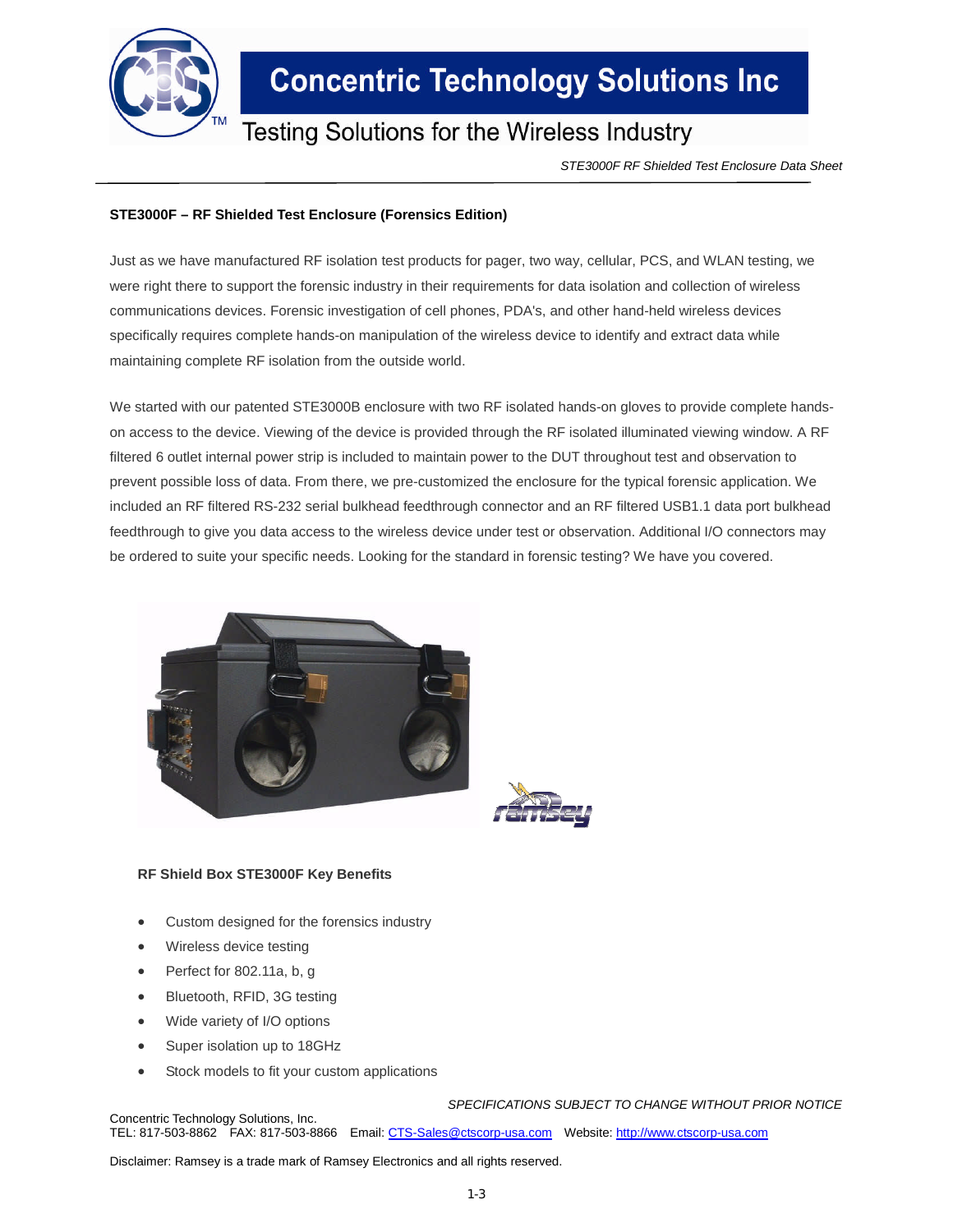

## **Concentric Technology Solutions Inc**

### Testing Solutions for the Wireless Industry

*STE3000F RF Shielded Test Enclosure Data Sheet*

#### **RF Shield Box STE3000F Specifications**

- Designed specifically for forensic wireless device isolation and data retrieval
- RF absorbent foam liner
- Exclusive double lip RF tight gasket
- Universal I/O connector interface plate
- RF tight "hands-on" silver mesh gloves
- RF tight illuminated viewing window
- Gas filled cover strut
- Isolation:
	- o -90dB @ 1GHz
	- o -90dB @ 3GHz
	- o -80dB @ 6GHz
- Dimension:
	- o Outside: 12.75"H x 18"W x 12"D
	- o Inside: 8"H x 17"W x 10.5"D

*SPECIFICATIONS SUBJECT TO CHANGE WITHOUT PRIOR NOTICE*

Concentric Technology Solutions, Inc. TEL: 817-503-8862 FAX: 817-503-8866 Email: CTS-Sales@ctscorp-usa.com Website: http://www.ctscorp-usa.com

Disclaimer: Ramsey is a trade mark of Ramsey Electronics and all rights reserved.